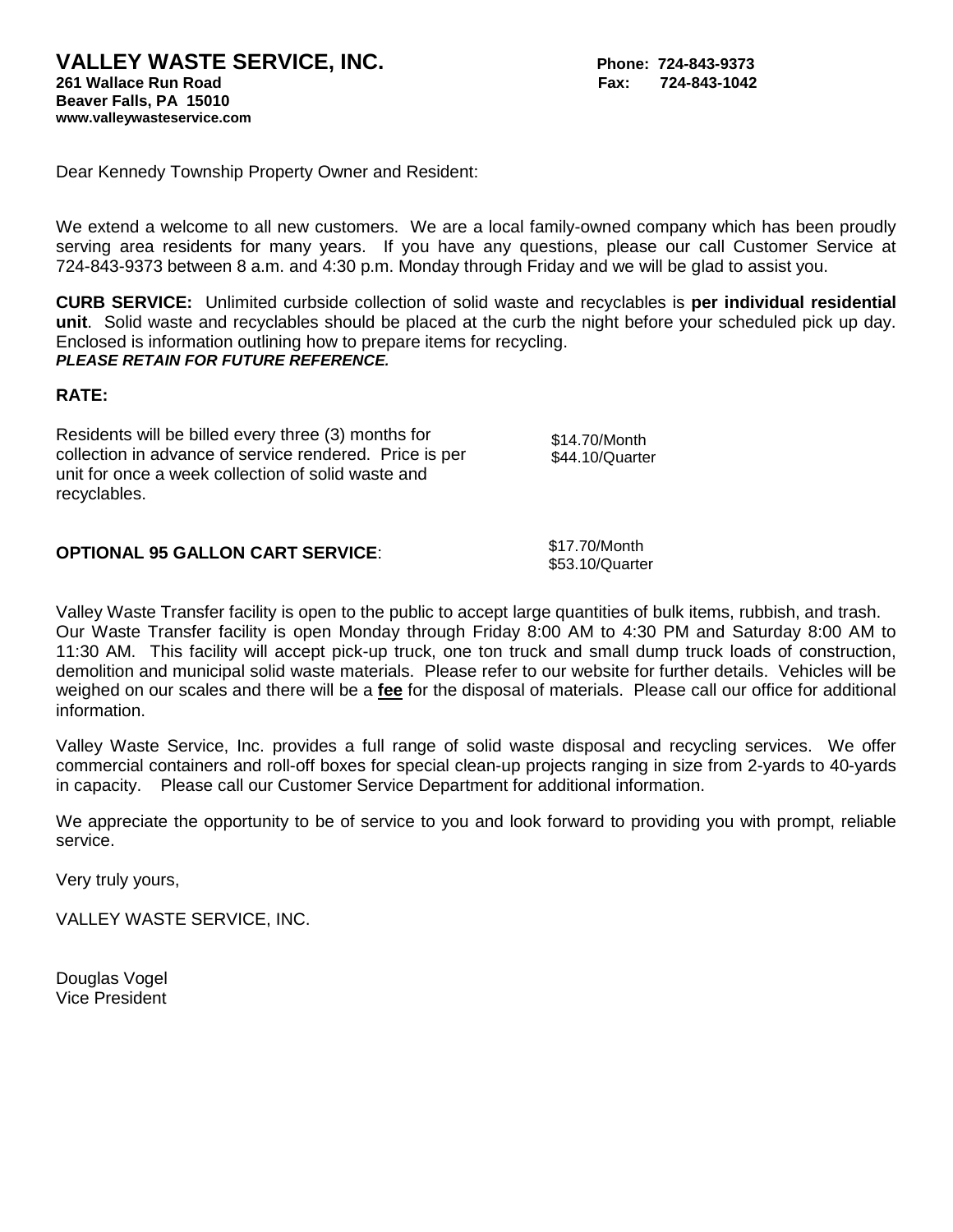# *KENNEDY TOWNSHIP IMPORTANT GUIDELINES*

**CONTACTING US:** For your convenience, our Customer Service Department is open Monday through Friday 8 a.m. to 4:30 p.m. Representatives are available to answer questions about your billing, service, etc. If you call after hours, you may leave a voice mail message and your call will be returned the next business day. You may also email Customer Service at [customersvc@valleywasteservice.com.](mailto:customersvc@valleywasteservice.com)

**UNLIMITED CURB SERVICE:** Service includes weekly curbside collection of garbage, bulky waste, recyclables, and up to four (4) bags of grass clippings. Place your garbage and recyclables at the curb before 6 a.m. the day of your scheduled collection. Containers must be placed within five (5) feet of the roadway. *All garbage must be bagged or in garbage cans. We will not take loose garbage!* Containers must be watertight, metal or plastic, with tight fitting covers and handles. Each container cannot exceed 30 gallons in size and 30 lbs in weight. **DO NOT USE PAPER BAGS, CARDBOARD BOXES OR 55-GALLON DRUMS AS GARBAGE RECEPTACLES**. Any items placed out in this manner will not be collected. *We assume no liability for replacement of any cans or lids***.** 

**IDENTIFICATION:** Clearly identify your street number on your mailbox or some type of permanent marker near the road. If this is not possible, please put your street number on your garbage containers. It is important to make the containers visible to the driver. In winter months, please remove snow so drivers can easily access your bags or containers. Also, make sure lids are closed to protect against rain and snow collecting inside causing items to freeze to the bottom of containers.Drivers will not reach into the can to remove loose items that are frozen to the bottom.

#### **ITEMS THAT WILL BE PICKED UP AT THE CURB:**

- $\checkmark$  Household Solid Waste Includes all garbage and rubbish, including but not limited to, all table and kitchen refuse and waste, broken glass and dishware – wrapped securely in heavy paper.
- $\checkmark$  Recyclables Include clear and colored unbroken glass, aluminum and bi-metal cans, PET/HDPE #1-2 (plastic containers, soda pop, milk etc.), picked up at curb through a one-bin co-mingled system. Place newspapers and magazines loose in a grocery bag (paper or plastic) and put in, under or behind the recycling container.
- $\checkmark$  Large Appliances & Bulky Waste Please call our office to make arrangements for pick up of large appliances, (such as stoves, washers, dryers, water heater, etc.), furniture wood or metal swing sets, trunks and furnace pipes. Appliances containing Chlorofluorocarbon (Freon) such as refrigerators, freezers, air conditioners, etc. will only be picked up if they are tagged certifying that the Chlorofluorocarbons have been removed. Please contact Customer Service to schedule a pick up for these appliances.
- Hedge cuttings, limbs and branches from trees must be securely tied in bundles not exceeding 3" in diameter and 48" in length and weighing no more than 40 lbs.
- All carpets, rugs and padding must be cut in sections no longer than 48" in length, securely rolled and tied, and weighing no more than 40 lbs. **Please call Customer Service if you have more than six (6) bundled sections per week to be picked up.**

#### **ITEMS NOT INCLUDED AND WILL BE PICKED UP FOR AN ADDITIONAL CHARGE\* (including but not limited to):**

- $\checkmark$  Refrigerators, freezers, air conditioning units, dehumidifiers, etc., containing chlorofluorocarbon (Freon)
- $\checkmark$  Pianos, spas, water softeners-(that have been emptied of salt, liquids and other chemicals), hot tubs, garage door openers, windows and concrete wash tubs
- $\checkmark$  Refuse caused by repairs, alterations, remodeling, demolition and/or construction of buildings and other structures

\*These items must be prepaid. Please contact Customer Service for complete handling instructions and rates.

#### **ITEMS NOT INCLUDED AND WILL NOT BE PICKED UP (including, but not limited to):**

- $\checkmark$  Paving materials, stones, rocks, sand, dirt, broken concrete, automobile parts and batteries, sod, paints and stains, flammable liquids, metal 55-gallon drums, and metal grease drums
- $\checkmark$  Bushes, shrubs or other vegetation with earth or soil attached to root system, tree trunks or pieces of tree trunks of any size
- Propane and oxygen tanks, ashes, gun ammunition, explosives or fireworks
- Tires (with or without rims)
- $\checkmark$  E-Waste (see definition)